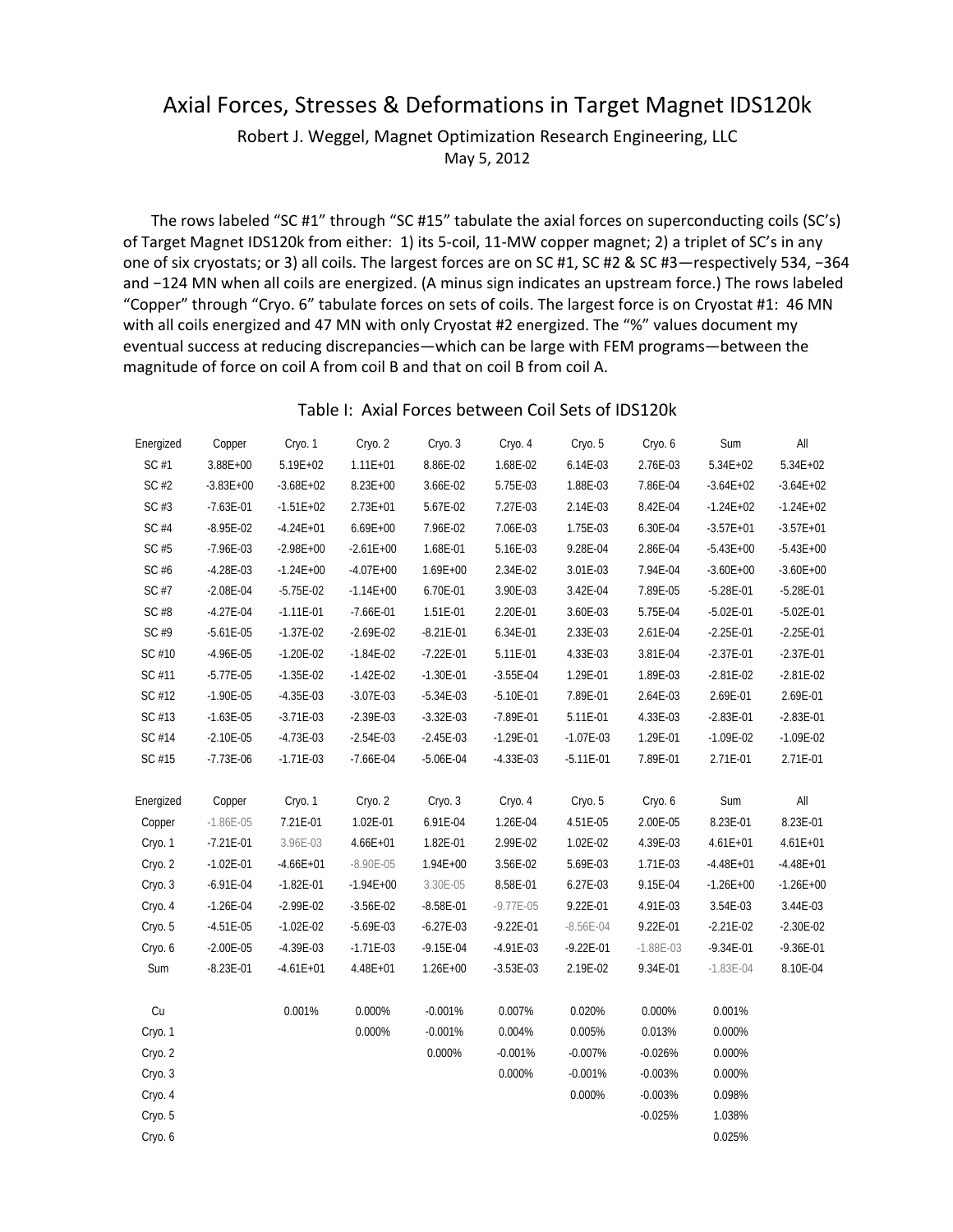Figures 1, 2 & 3 plot the axial pressure within each coil in the three most-upstream modules of Target Magnet IDS120k. Two caveats: 1) The computer program plots the [r, z] coordinates of the magnet system as [x, y] on the page. 2) To improve page fit the longitudinal (i.e., z) coordinate (y axis) has been foreshortened by a factor of two relative to the radial coordinate (x axis).



Fig. 1: Contours of axial compressive stress  $\sigma_z$  [MPa] in upstream module (Copper Magnet & Cryostat #1) of Target Magnet IDS120k with all coils energized. Radial coordinate is x‐axis; z coordinate (y axis) is foreshortened by a factor of two.  $\sigma$ <sub>z</sub> reaches 10 MPa in copper magnet and 91, 76 & 25 MPa in superconducting coils.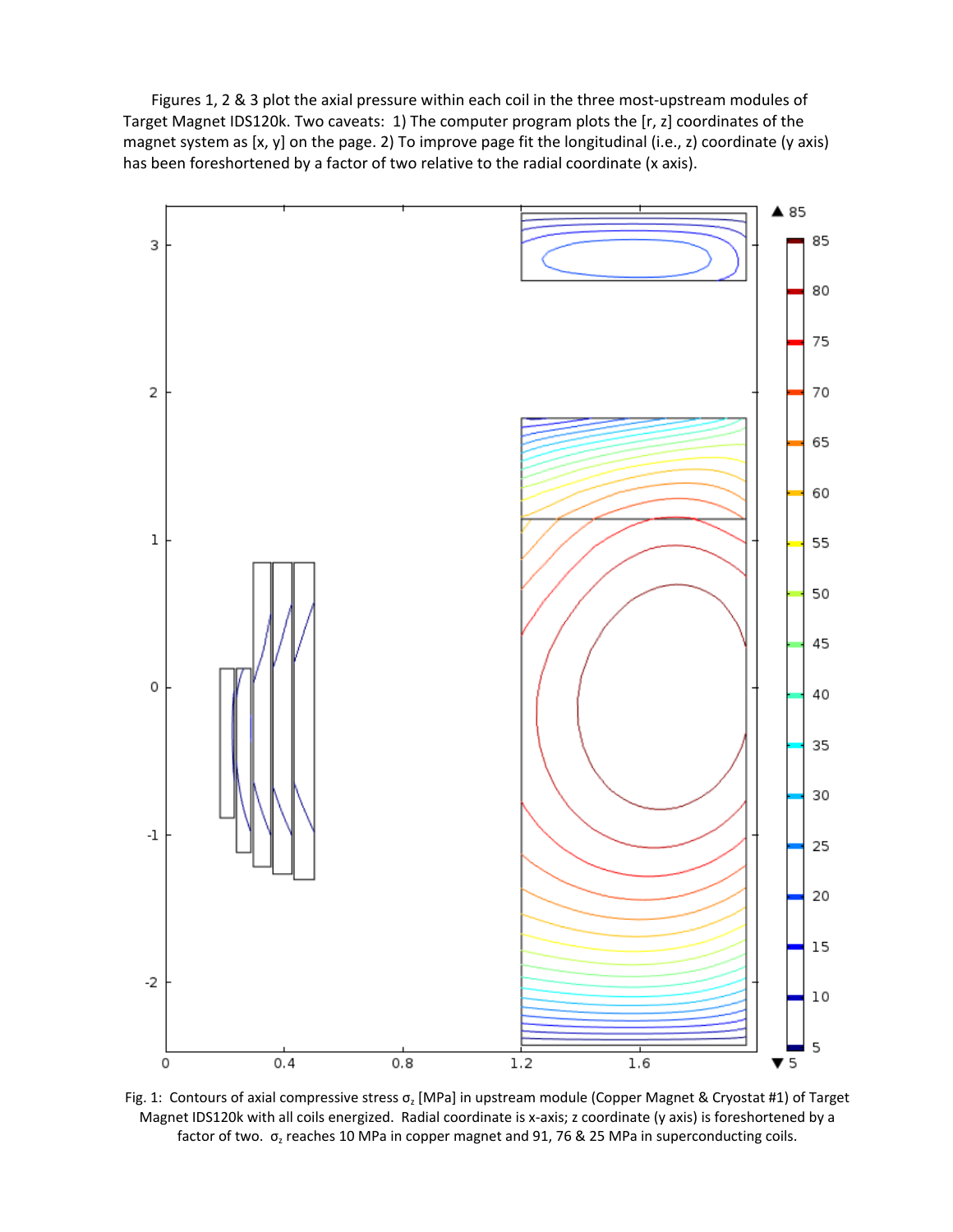

Fig. 2: In Superconducting Coils #4 thru #6 (Cryostat #2),  $\sigma$ <sub>z</sub> reaches, respectively, 17, 24 & 5.5 MPa.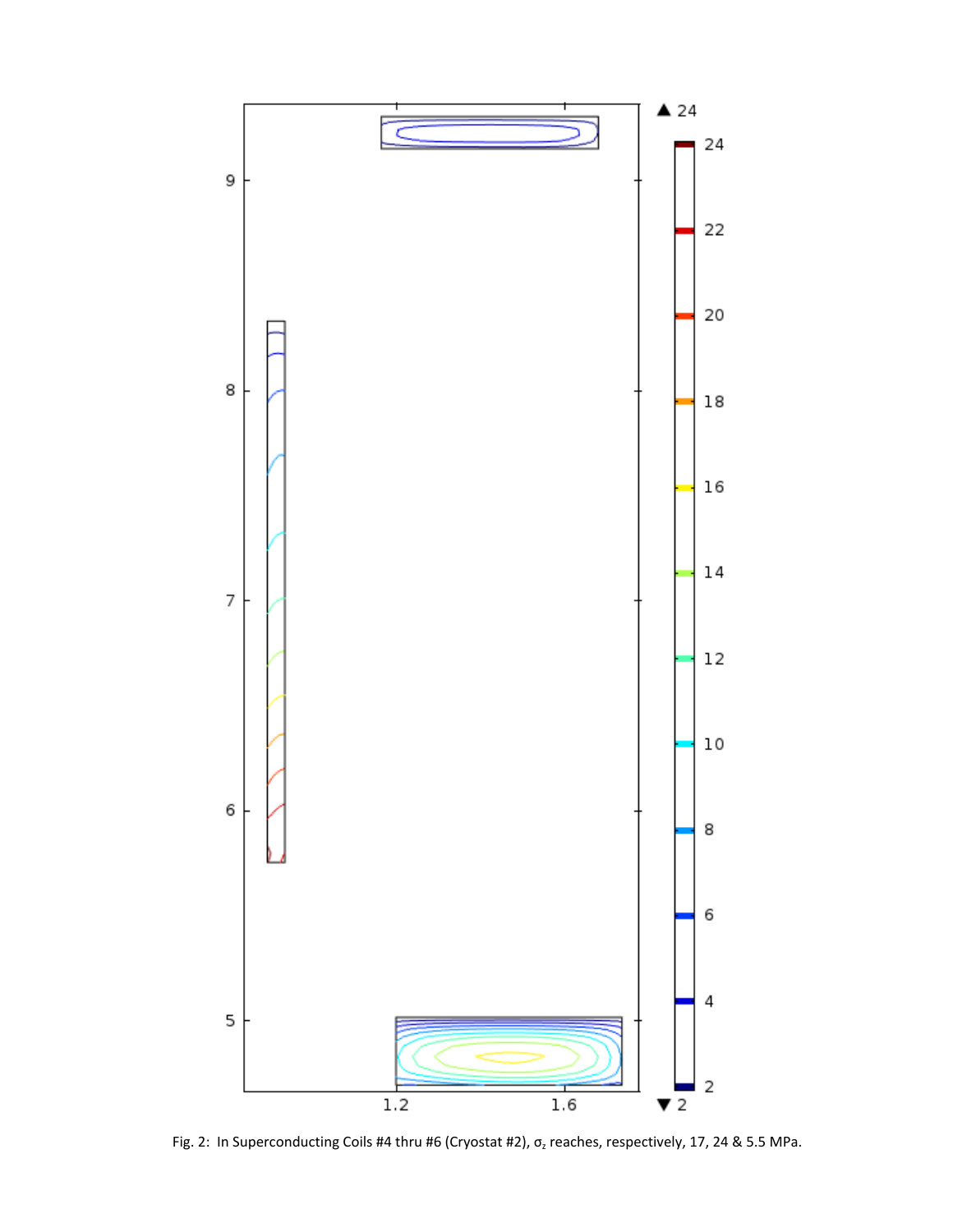

Fig. 3: In Superconducting Coils #7 through #9 (Cryostat #3), the maximum  $\sigma$ <sub>z</sub> is 6 MPa.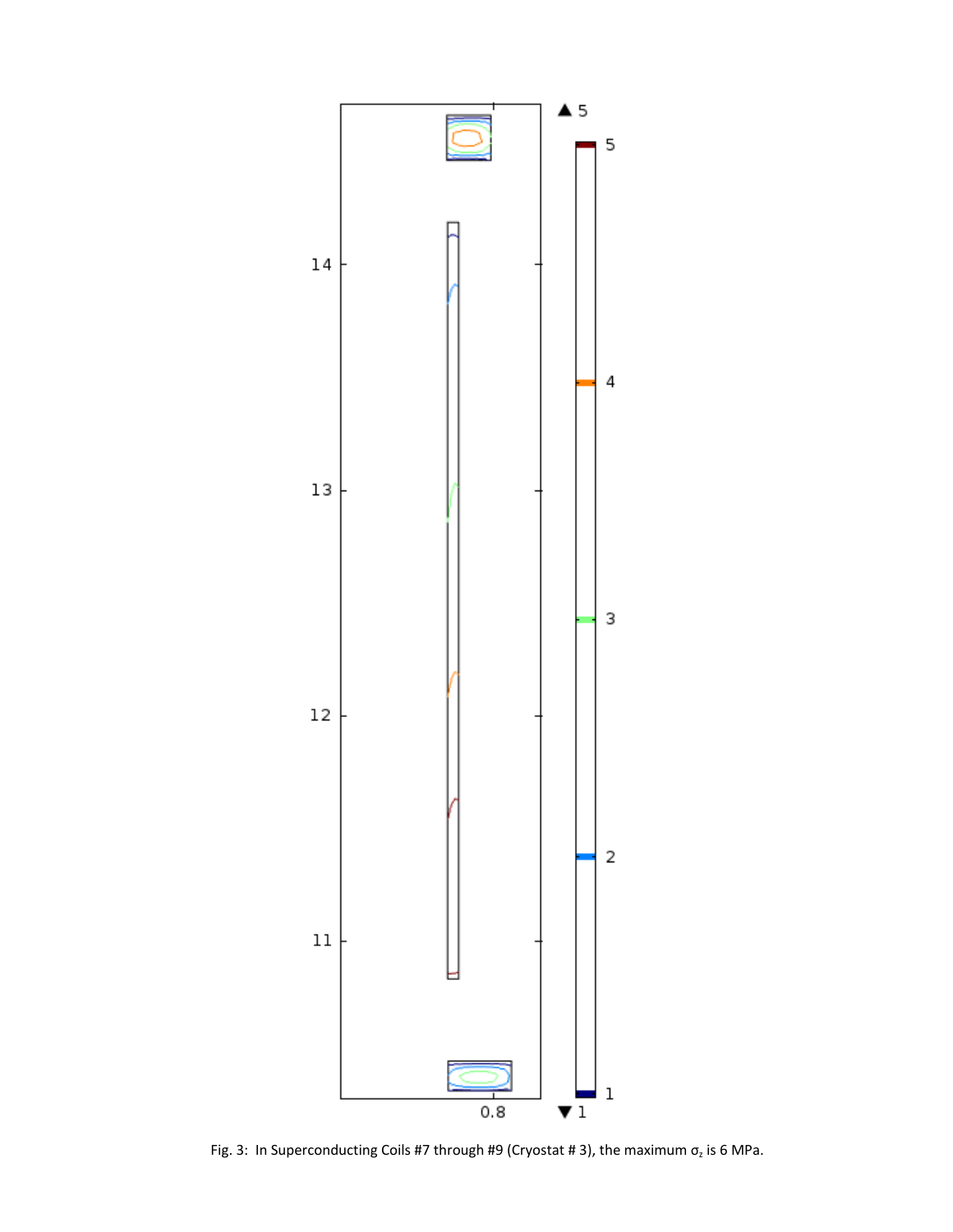Figure 4 plots the cumulative axial force vs. axial position within modules of Target Magnet IDS120k. To fit on the graph, the red and magenta curves (coils of Cryostats #1 & #2, respectively) have been shrunk by respective factors of 100 and 10. Note that the maximum cumulative force internal to Cryostat #1 is about an order greater than the external force on the cryostat. Note also that the direction of net force on Cryostat #1 and on the Cu magnet is downstream (the compressive reaction force is on the downstream end), whereas the net force is upstream on Cryostats #2 & #3. Note also that the internal force within Cryostats #4 & #5 is tensile—each of its end coils is attracted more strongly to coils on the other side of its inter‐cryostat gap than to the coils within its own cryostat.



## Cumulative Axial Force vs. Axial Position within Modules of Magnet ISD120k

Fig. 4. Cumulative axial force vs. axial position within modules of Target Magnet IDS120k.